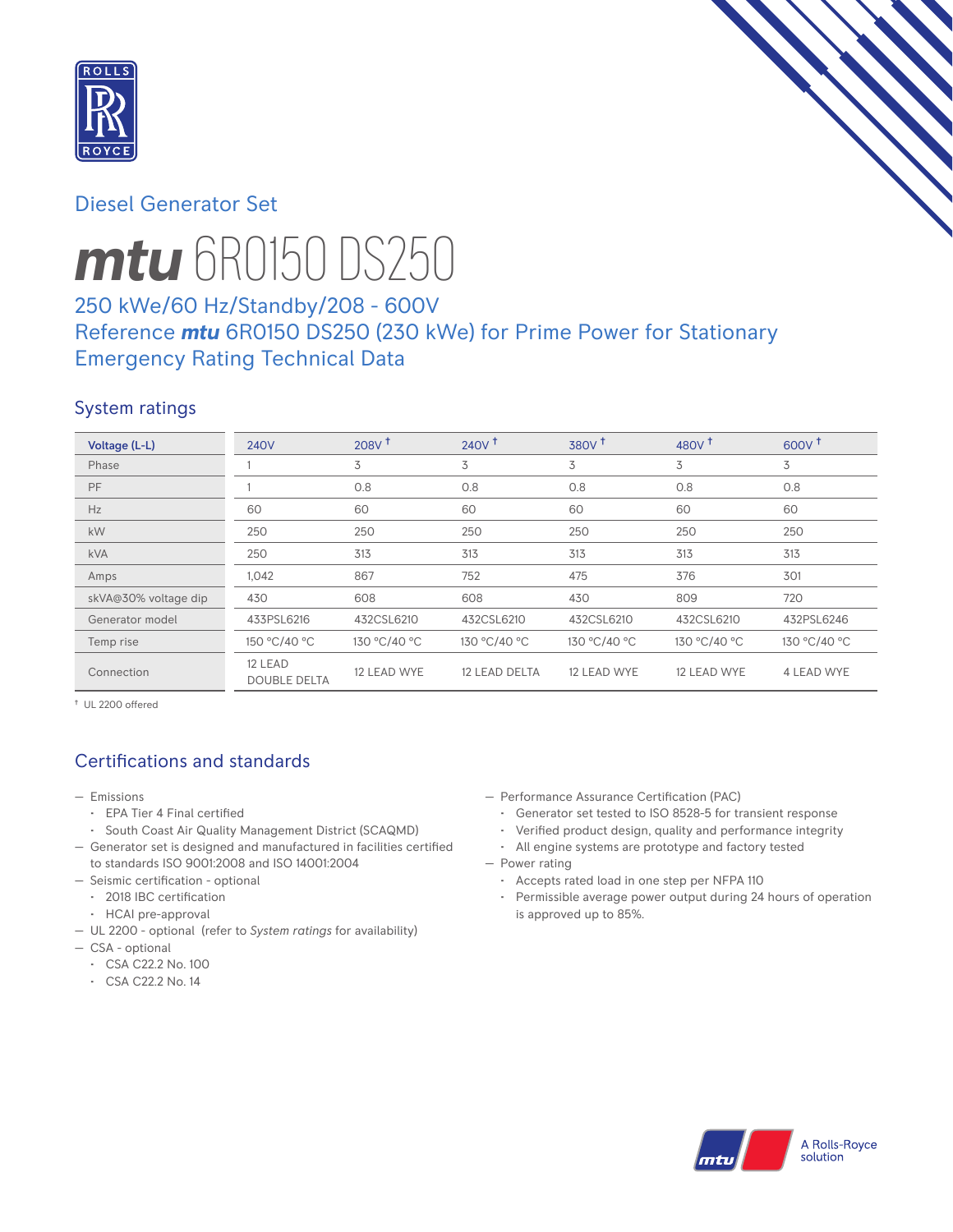# Standard features \*

- Single source supplier
- Global product support
- Two (2) Year/3,000 Hour Basic Limited Warranty
- 6090HFG06 diesel engine
	- 9.0 liter displacement
	- Common rail fuel injection
	- 4-cycle
- Engine-generator resilient mounted
- Complete range of accessories
- Cooling system
- Integral set-mounted
	- Engine-driven fan

# Standard equipment \*

## Engine

- Air cleaner
- Oil pump
- Oil drain extension and shut-off valve
- Full flow oil filters
- Open crankcase ventilation
- Jacket water pump
- Thermostat
- Blower fan and fan drive
- Radiator unit mounted
- Electric starting motor 24V
- Governor electronic isochronous
- Base formed steel
- SAE flywheel and bell housing
- Charging alternator 24V
- Battery rack and cables
- Flexible fuel connectors
- Flexible exhaust connection
- EPA certified engine

### **Generator**

- NEMA MG1, IEEE, and ANSI standards compliance for temperature rise and motor starting
- Sustained short circuit current of up to 300% of the rated current for up to 10 seconds
- Self-ventilated and drip-proof
- Superior voltage waveform
- Digital, solid state, volts-per-hertz regulator
- Brushless alternator with brushless pilot exciter
- 4 pole, rotating field
- 130 °C maximum standby temperature rise
- 1-bearing, sealed
- Flexible coupling
- Full amortisseur windings
- 125% rotor balancing
- 3-phase voltage sensing
- $\pm$  1% voltage regulation no load to full load
- 100% of rated load one step
- 5% maximum total harmonic distortion
- Generator
	- Brushless, rotating field generator
	- 2/3 pitch windings
	- 300% short circuit capability with optional Permanent Magnet Generator (PMG)
- Digital control panel(s)
	- UL recognized, CSA certified, NFPA 110
	- Complete system metering
	- LCD display

## Digital control panel(s)

- Digital metering
- Engine parameters
- Generator protection functions
- Engine protection
- CANBus ECU communications
- Windows®-based software
- Multilingual capability
- Communications to remote annunciator
- Programmable input and output contacts
- UL recognized, CSA certified, CE approved
- Event recording
- IP 54 front panel rating with integrated gasket
- NFPA 110 compatible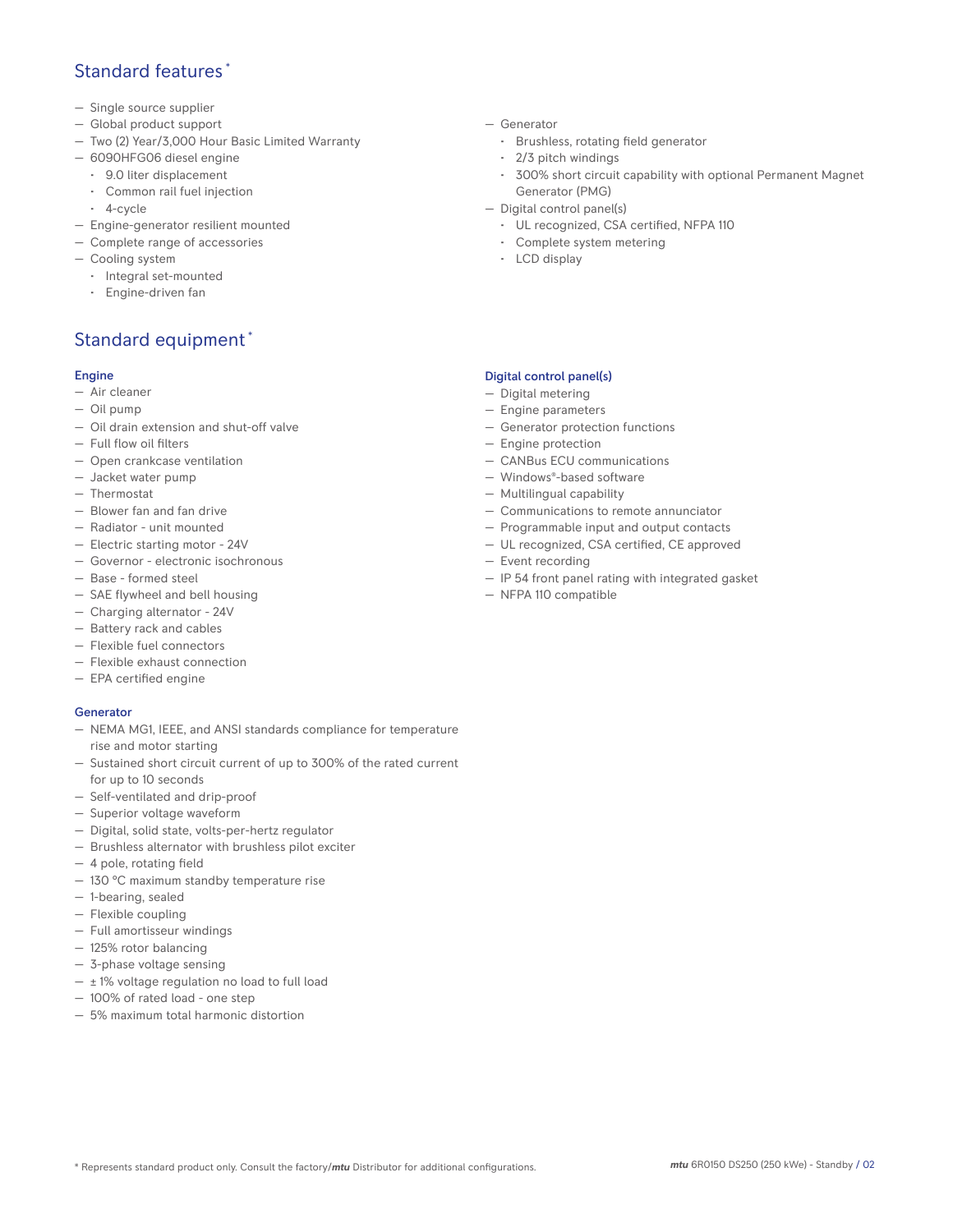# Application data

## Engine

| Manufacturer                | John Deere  |
|-----------------------------|-------------|
| Model                       | 6090HFG06   |
| Type                        | 4-cycle     |
| Arrangement                 | 6-inline    |
| Displacement: $L (in3)$     | 9.0(549)    |
| Bore: cm (in)               | 11.84(4.7)  |
| Stroke: cm (in)             | 13.6(5.4)   |
| Compression ratio           | 16:1        |
| Rated rpm                   | 1,800       |
| Engine governor             | <b>JDEC</b> |
| Maximum power: kWm (bhp)    | 345 (463)   |
| Steady state frequency band | ± 0.25%     |
| Air cleaner                 | dry         |
|                             |             |
|                             |             |

## Liquid capacity

| Total oil system: L (gal)             | 40 (10.6)     |
|---------------------------------------|---------------|
| Engine jacket water capacity: L (gal) | 17 (4.49)     |
| System coolant capacity: L (gal)      | 41.37 (10.93) |

### Electrical

| Electric volts DC                                            | 24  |
|--------------------------------------------------------------|-----|
| Cold cranking amps under -17.8 $^{\circ}$ C (O $^{\circ}$ F) | 950 |
| Batteries: group size                                        | .31 |
| Batteries: quantity                                          |     |
|                                                              |     |

## Fuel system

| Fuel supply connection size    | $-10$ JIC 37 $\degree$ female |
|--------------------------------|-------------------------------|
| Fuel return connection size    | $-6$ JIC 37 $^{\circ}$ female |
| Maximum fuel Lift: m (ft)      | 2.4(7.9)                      |
| Recommended fuel               | diesel #2                     |
| Total fuel flow: L/hr (gal/hr) | 167.94 (44.37)                |
|                                |                               |

### Fuel consumption

| At 100% of power rating: L/hr (gal/hr)<br>At 75% of power rating: L/hr (gal/hr)<br>At 50% of power rating: L/hr (gal/hr) | 84.6 (22.4)<br>61.1(16.1)<br>41.2 (10.9) |
|--------------------------------------------------------------------------------------------------------------------------|------------------------------------------|
| <b>DEF</b> consumption<br>At 100% of power rating: L/hr (gal/hr)<br>At 75% of power rating: L/hr (gal/hr)                | 2.62(0.69)<br>1.59(0.42)                 |
| At 50% of power rating: L/hr (gal/hr)                                                                                    | 1.36(0.36)                               |
| Cooling - radiator system<br>Ambient capacity of radiator: °C (°F)<br>Maximum restriction of cooling air: intake         | 50 (122)                                 |
| and discharge side of radiator: kPa (in. H <sub>2</sub> O)                                                               | 0.124(0.5)                               |
| Water pump capacity: L/min (gpm)                                                                                         | 385 (102)                                |
| Heat rejection to coolant: kW (BTUM)                                                                                     | 185 (10,530)                             |
| Heat rejection to air to air: kW (BTUM)                                                                                  | 86 (4,895)                               |
| Heat radiated to ambient: kW (BTUM)                                                                                      | 36.9 (2,099)                             |
| Fan power: kW (hp)                                                                                                       | 18(24.1)                                 |
| Air requirements                                                                                                         |                                          |
| Aspirating: *m <sup>3</sup> /min (SCFM)<br>Air flow required for radiator                                                | 23 (812)                                 |
| cooled unit: *m <sup>3</sup> /min (SCFM)                                                                                 | 517.7 (18,281)                           |
| Remote cooled applications; air flow required for                                                                        |                                          |
| dissipation of radiated generator set heat for a                                                                         |                                          |
| maximum of 25 °F rise: *m <sup>3</sup> /min (SCFM)                                                                       | N/A                                      |
| * Air density = 1.184 kg/m <sup>3</sup> (0.0739 lbm/ft <sup>3</sup> )                                                    |                                          |
| <b>Exhaust system</b>                                                                                                    |                                          |
| Gas temperature (stack): °C (°F)                                                                                         | 447 (837)                                |
| Maximum gas temperature during regeneration: °C (°F)                                                                     | 647 (1,197)                              |
| Gas volume at stack temperature: m <sup>3</sup> /min (CFM)                                                               | 45 (1.589)                               |

| 647 (1.197) |
|-------------|
| 45 (1.589)  |
|             |
| 19.2(77)    |
|             |